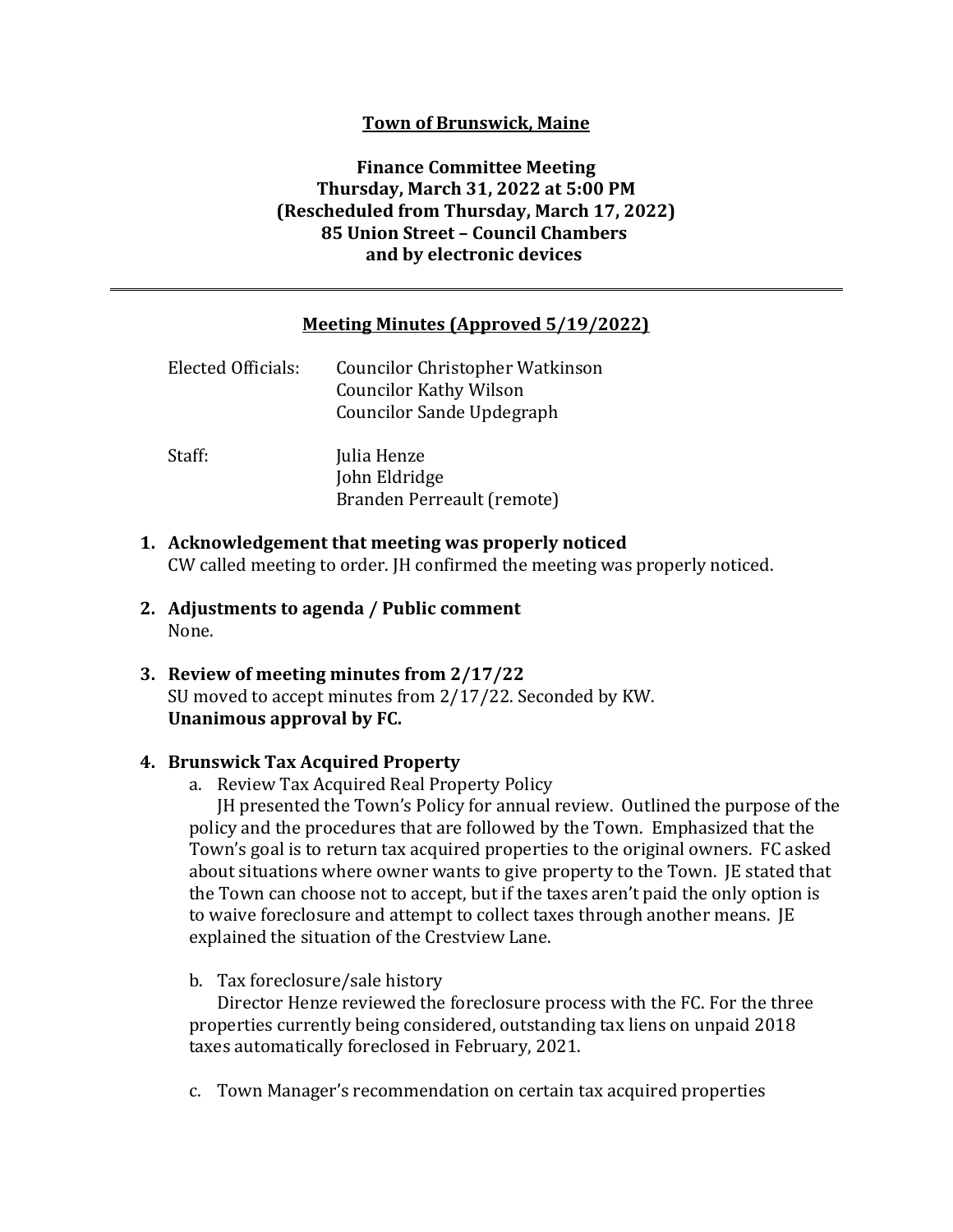Town Manager recommends selling Madeline Dr and Old Bath Road properties by auction and retaining ownership of Crestview Lane property. FC discussed the properties and the situation for each. JH described the steps of the sealed bid auction process. SU asked about the sale by auction and JE confirmed that the proceeds from the sale will be retained by the Town.

**CW moved for FC to recommend to the TC to sell Madeline Dr and Old Bath Road properties at auction with the final re‐acquisition date to be set at June 15, 2022 (auction date to be set at August 1, 2022) and to retain ownership of Crestview Lane property. Seconded by KW. Unanimous approval by FC.**

# **5. ARPA – State & Local Fiscal Recovery Funds (SLFRF)**

- a. JH presented a list of SLFRF distributions to Maine counties and municipalities. FC discussed entitlement vs. non-entitlement communities, qualified census tracts, reviewed list of amounts distributed.
- b. Eligible uses and expenditure categories; reporting requirements JH used a PowerPoint presentation to review the SLFRF Final Rule, outlining the four statutory eligible uses and seven expenditure categories within those. JH described the four uses and went over each one as relevant to Brunswick.
	- i. Public health & negative economic impacts most easily applicable and useful for communities with qualified census tracts (not Brunswick), as requires evidenced based programs and reporting
	- ii. Premium pay for eligible workers this category has been used by many Maine municipalities to provide stipends to 'essential workers' who worked during the COVID-19 pandemic
	- iii. Government services to the extent of revenue loss the Final Rule provides the option to use a standard allowance of up to \$10 million rather than calculating actual (total) revenue loss. This provides the best option for Brunswick to utilize SLFRF monies for services traditionally provided by government
	- iv. Investment in water, sewer & broadband infrastructure Construction projects aligned with Clean Water State Revolving Fund and Drinking Water State Revolving Fund programs. JH pointed out that construction projects must follow typical federal funding guidelines. Broadband projects will be most helpful to rural municipalities across the US.
- c. Proposed Brunswick SLFRF Plan

JH presented the FC with a proposal for how to utilize Brunswick's SLFRF total allocation, detailed in a matrix of allowed uses and expenditure categories, and proposed a strategy for management and use of funds based on principles:

i. As with other 'one-time' monies, use the funds for 'one-time' expenditures